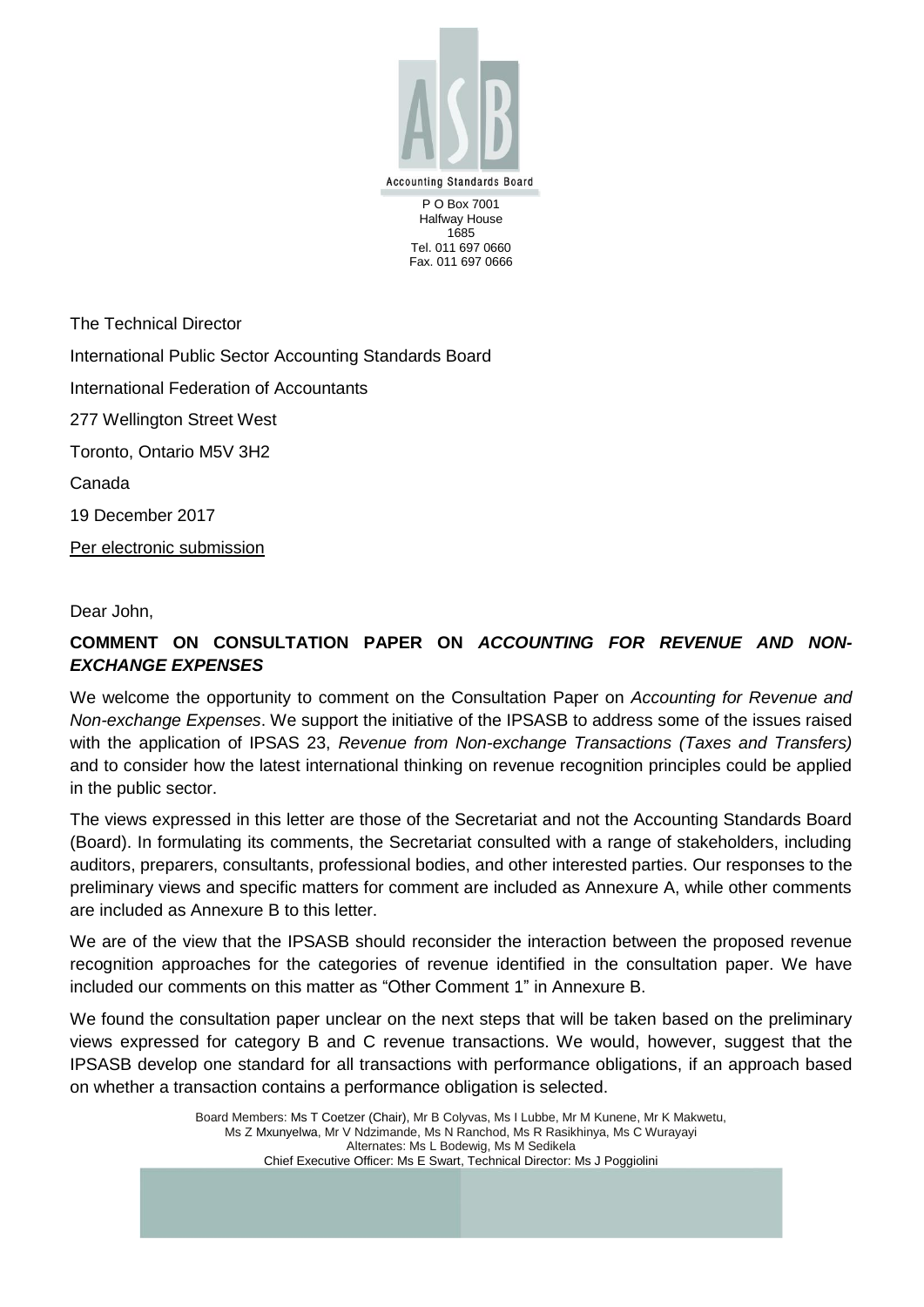It is also unclear how an updated IPSAS 23 (presumed to retain the current "exchange"/"non-exchange" approaches) for category A transactions will interact with an approach based on whether a transaction contains a performance obligation for categories B and C transactions. What is specifically unclear is what the scope of the various Standards will be and how information will be presented. Any change in presentation will have a pervasive impact on IPSASs, e.g. IPSAS 1 *Presentation of Financial Statements* which requires the separate presentation and disclosure of information about receivables from exchange and non-exchange transactions.

Please feel free to contact me should you have any queries relating to this letter.

Yours sincerely

Hoppidlei

Jeanine Poggiolini Technical Director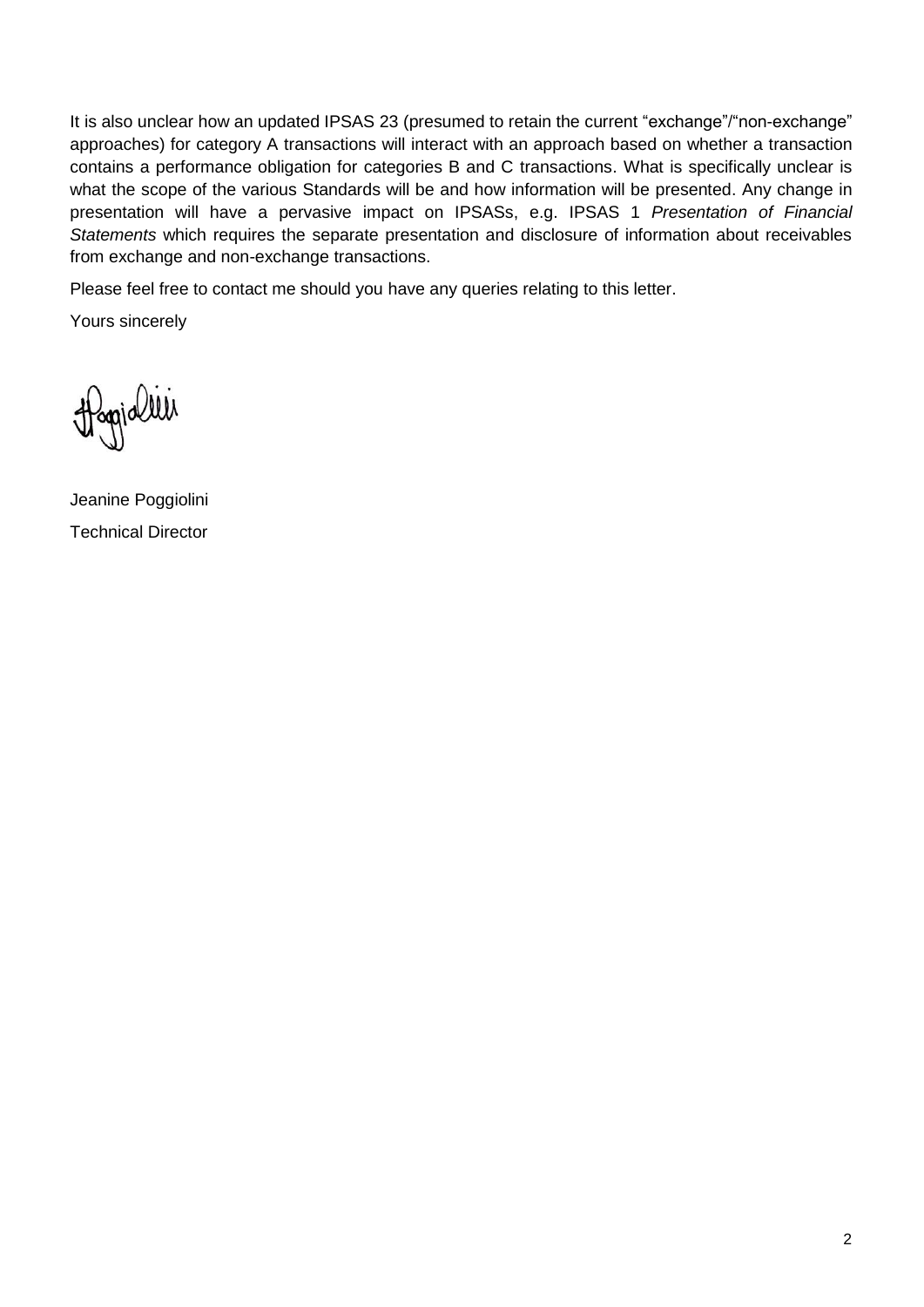### **ANNEXURE A – PRELIMINARY VIEWS AND SPECIFIC MATTERS FOR COMMENT**

#### **Preliminary View 1 - Chapter 3 (following paragraph 3.8)**

*The IPSASB considers that it is appropriate to replace IPSAS 9, Revenue from Exchange Transactions, and IPSAS 11, Construction Contracts with an IPSAS primarily based on IFRS 15, Revenue from Contracts with Customers. Such an IPSAS will address Category C transactions that:*

- *(a) Involve the delivery of promised goods or services to customers as defined in IFRS 15; and*
- *(b) Arise from a contract (or equivalent binding arrangement) with a customer which establishes performance obligations.*

*Do you agree with the IPSASB's Preliminary View 1? If not, please give your reasons.* 

In principle, we support the view that the IPSASB updates the existing requirements to account for revenue in line with the latest international thinking from IFRS 15. The principle of recognising revenue as performance obligations (promises in a contract with a customer) are satisfied is sound. We believe that this principle will be useful in the public sector to determine how, when and what amount of revenue should be recognised.

We are, however, of the view that due consideration should be given to amendments that may be necessary to the IFRS 15 five-step revenue recognition model to be appropriate for the public sector, even if transactions are on a commercial basis. We are of the view that more extensive changes than terminology modifications, such as replacing "contract" with "binding arrangement", would be necessary, and suggest that the IPSASB considers the following:

- In IFRS 15, revenue is not recognised unless it is probable that consideration will be received. If this criterion is not met, there is no revenue transaction. If any consideration is received, it will either be deferred until all the performance obligations are met or, alternatively, consideration is recognised when cash is received. In the public sector, entities may not be able to determine upfront that it is probable that consideration will be received, because public sector entities often do not have a choice with whom they transact and do not have information of the counterparty"s credit risk. For example, a municipality has an obligation to provide electricity which is provided to all households, businesses, industrial parks and other public sector institutions on a commercial basis, even though some amounts would be uncollectable. We suggest that the IPSASB considers if the consequence of this step in the IFRS 15 model results in appropriate information for users in the public sector.
- Considerations discussed in Chapter 4 of the consultation paper for the Public Sector Performance Obligation Approach (PSPOA) are also relevant for commercial transactions, e.g. guidance may be necessary on determining who the customer is. For example, an entity enters into a tripartite arrangement with a resource provider to construct an infrastructure asset on commercial terms (typical construction contracts currently in the scope of IPSAS 11). Once the asset is completed, the asset is transferred to another entity in terms of the agreement, and is not the property of the resource provider. It may not be clear whether the resource provider or the other entity is the customer.
- It could be difficult to determine when a transaction is on commercial terms and has all the characteristics of an IFRS 15 transaction in the public sector as governments" objectives remain different to the private sector. Even relatively straightforward sale transactions in the public sector may not be on full commercial terms. We believe guidance will be necessary to assist preparers in this regard.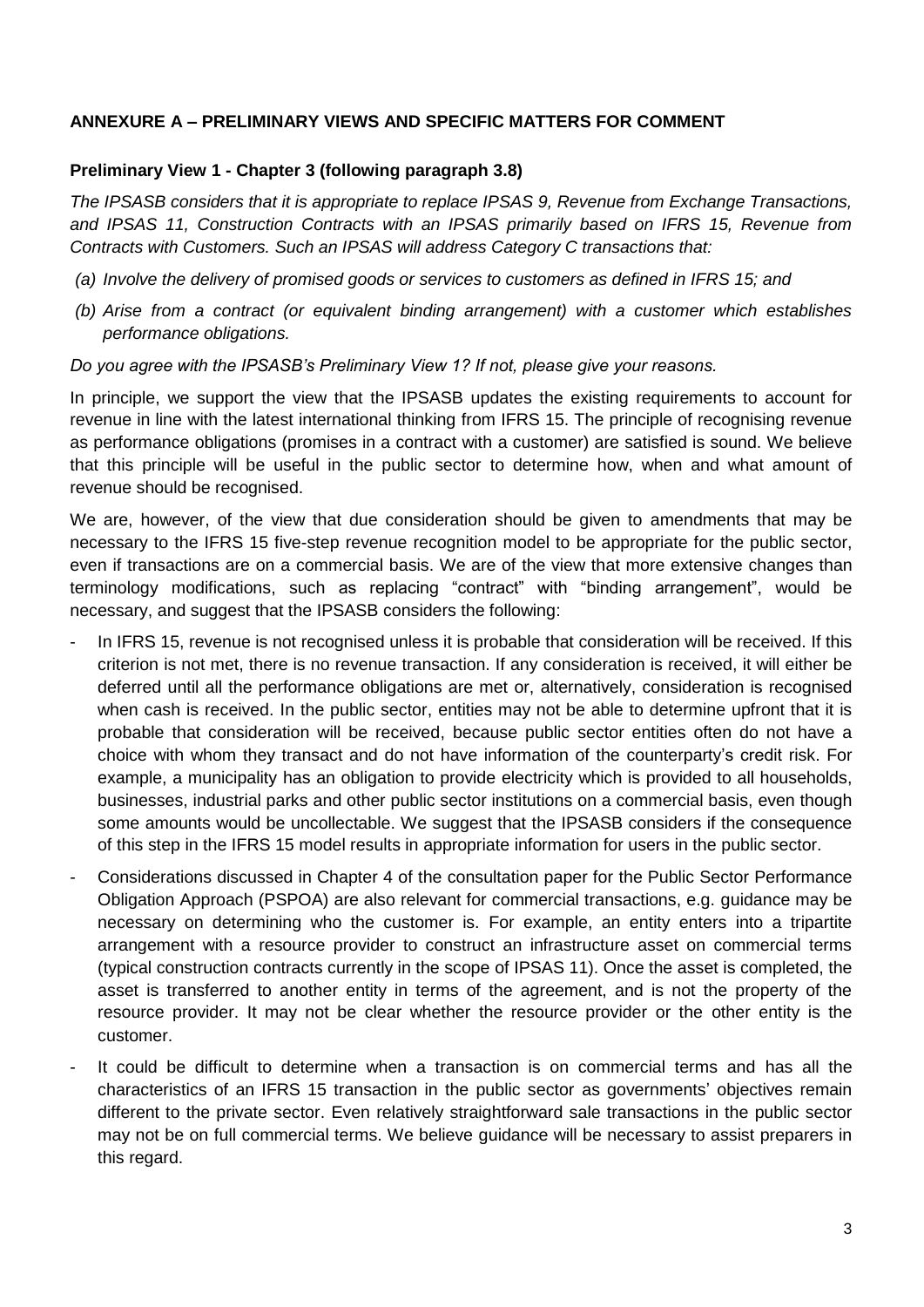- The private sector has found it difficult to implement IFRS 15 as the standard is complex. Extensive guidance would need to be provided, especially on (a) applying the model where multiple goods and services are provided (i.e. more than one performance obligation) in one contract, (b) how to identify distinct goods and services, and (c) the treatment of variable consideration.
- A significant amount of management judgement is applied in the IFRS 15 model in deciding when and how much revenue is recognised. Sufficient application guidance should be provided to ensure entities apply the principles correctly and do not manipulate the model to achieve a particular outcome. Sufficient disclosure of management judgement is key to ensuring users" needs are met.

We believe it is important to clearly address how the IFRS 15 model will apply to construction contracts currently in the scope of IPSAS 11 (which includes both exchange and non-exchange transactions). The consultation paper appeared to focus on IPSAS 9 transactions. Public sector entities in South Africa frequently construct assets on behalf of other public sector entities, and the application of IPSAS 11 is pervasive across the sector. Construction contracts are an area locally where the private sector has encountered difficulty in implementing IFRS 15. Specifically, the timing of revenue recognition based on how performance obligations are defined in a contract was found problematic. The example below illustrates this issue.

An entity could enter into a contract to deliver a construction service, where construction is undertaken according to the requirements and specifications of the customer, e.g. an entity constructs an administration building for a customer based on the requirements and specifications of the customer. An entity could also enter into a contract to deliver a completed product to a customer, which is built according to its own requirements and specifications without any inputs from the customer, e.g. an entity sells a completed administration building to a customer. For a construction service, revenue is recognised over time, whereas revenue is recognised at a point in time when goods are sold. In IFRS 15, revenue would be recognised as performance obligations in the contract are satisfied, and could be at a point in time, or in specific circumstances over time. It may even cause entities to reconsider how they contract with customers to manipulate the accounting results.

Please refer to our "Other Comment 1" for our comments on the interaction of the various revenue recognition models.

### **Preliminary View 2 – Chapter 3 (following paragraph 3.9)**

*Because Category A revenue transactions do not contain any performance obligations or stipulations, the IPSASB considers that these transactions will need to be addressed in an updated IPSAS 23.*

*Do you agree with the IPSASB's Preliminary View 2? If not, please give your reasons.* 

We agree with the IPSASB"s Preliminary View 2. However, we believe there are a number of things to consider if an updated IPSAS 23 will be retained.

- 1. Please refer to our "Other Comment 1" for our views on the interaction of the various revenue recognition models.
- 2. It would be important for the IPSASB to clearly define a "performance obligation" in the public sector to determine which transactions will fall in this category.

All entities in the public sector have service delivery objectives and are accountable to resource providers, service recipients, and the relevant oversight and governance structures to meet those objectives. This accountability could be through formal mechanisms such as a performance agreement with a minister. One could argue that even operational funding with no conditions or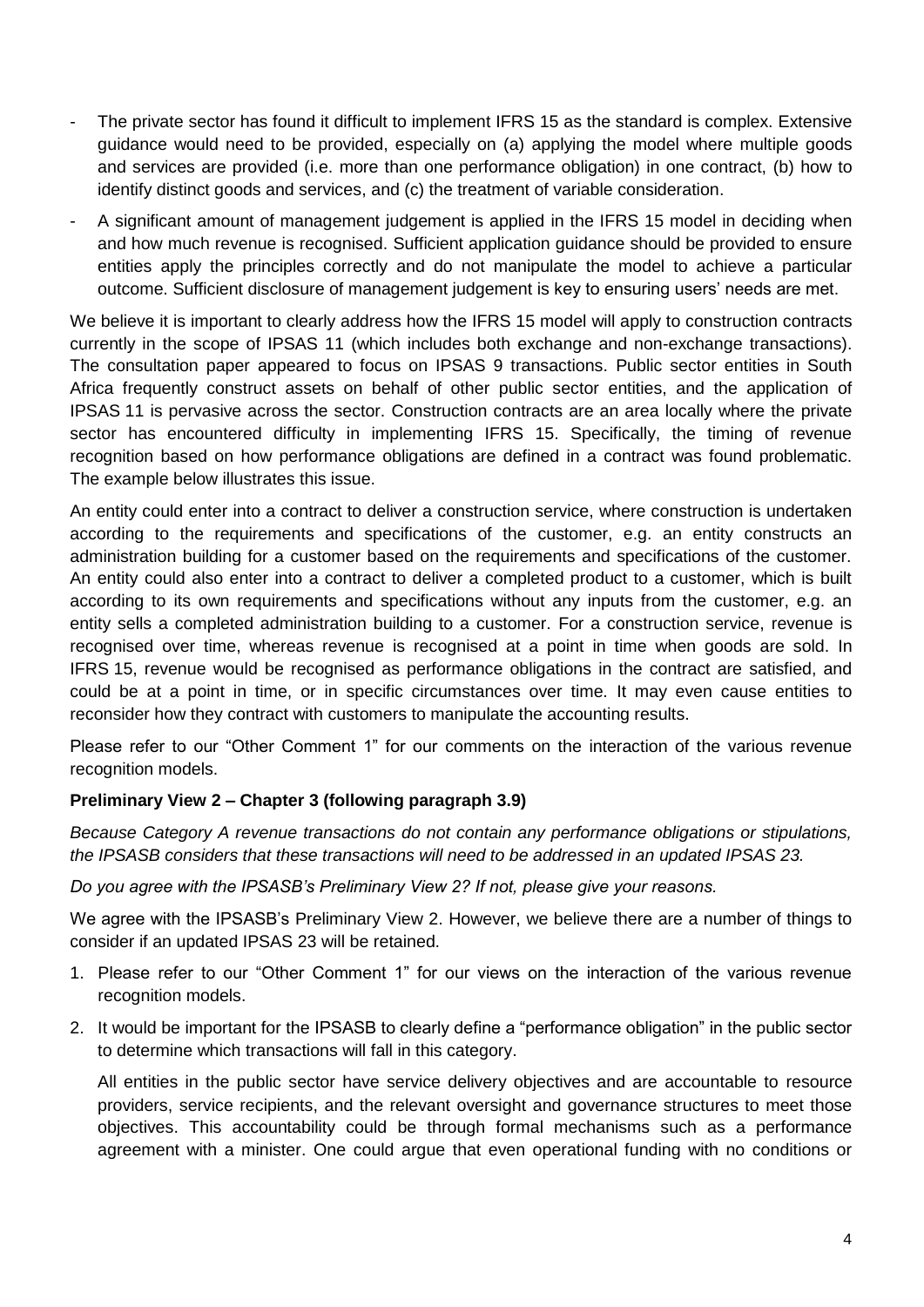stipulations, such as transfers, contain performance obligations, as entities are expected to meet their service delivery mandate and objectives.

A distinction that may be useful could be to make it clear that an entity should consider if it has a performance obligation that is clearly linked to a specific transaction. This is different to an entity"s overall annual (or longer term) service delivery objectives.

- 3. We believe it would be important to consider the impact that amendments to IPSAS 23 could have on how an entity classifies and accounts for transactions that were previously regarded as nonexchange and in the scope of IPSAS 23. Some of the transactions that were previously classified as non-exchange and within the scope of IPSAS 23 could have performance obligations, and therefore are outside the scope of the amended IPSAS 23. For example, conditional grants are nonexchange and currently in the scope of IPSAS 23. These grants likely have performance obligations and will be classified as category B transactions per the consultation paper. The IPSASB proposes the PSPOA approach for these transactions going forward, which would result in different accounting requirements.
- 4. We noted in the consultation paper that there are instances where a step in the PSPOA cannot be applied to a transaction in category B, e.g. the consideration is not clearly linked to the performance obligations in the arrangement. The consultation paper is unclear about how these transactions will be classified, but it is presumed they will be classified as category A transactions. Since these transactions have performance obligations, the IPSASB should consider if an updated IPSASB 23 will result in appropriate revenue recognition for these transactions.

### **Specific Matter for Comment 1 – Chapter 3 (following paragraph 3.10)**

*Please provide details of the issues that you have encountered in applying IPSAS 23, together with an indication of the additional guidance you believe is needed in an updated IPSAS 23 for:*

- *(a) Social contributions; and/or*
- *(b) Taxes with long collection periods.*

*If you believe that there are further areas where the IPSASB should consider providing additional guidance in an updated IPSAS 23, please identify these and provide details of the issues that you have encountered, together with an indication of the additional guidance you believe is needed.*

We agree that application issues exist with IPSAS 23, most of which were identified by the IPSASB in the consultation paper.

It would be useful if guidance can be provided on the following matters:

- The impact of legislation on the requirements of the standard when recognising revenue from grants and transfers, for example, legislation could:
	- o Allow government to withhold an entity"s allocation if certain activities are not performed, or not performed on time, e.g. administrative functions such as approval of a budget and submission to Parliament were not done on time.
	- o Set a grant framework that is restrictive so that stipulations are only satisfied after all deliverables, including administrative deliverables, have been met. This could result in delayed revenue recognition.
	- $\circ$  Require entities to surrender surplus funds back to government after each financial year if approval has not been obtained to retain them. Uncertainties exist regarding whether a liability should be recognised at year-end where an entity receives approval to retain the funds; as well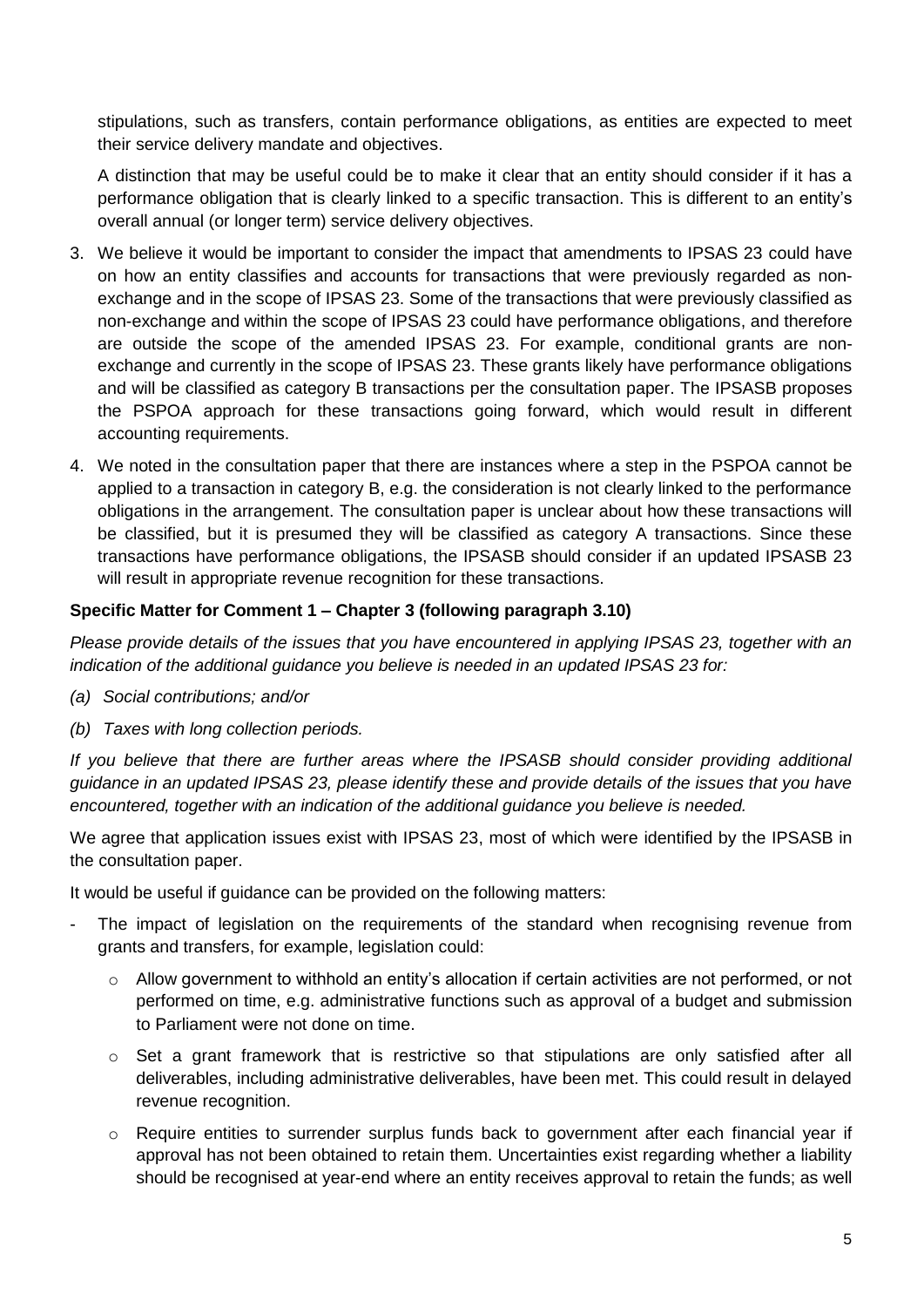as how the return of surplus funds should be accounted for, i.e. a reduction of revenue as the entity was never entitled to it, or an expense, or something else.

- $\circ$  Require entities to collect all monies owed to government. To hold entities accountable, the requirement in the standard that revenue and receivables are recognised to the extent that the flow of future economic benefits or service potential is probable could be misleading to the users as it does not reflect an entity"s legal obligation to collect all monies owed to government. The IPSASB should consider if it would be more appropriate to initially present gross revenue due to government, and reflect uncollectability as a subsequent measurement event of the related receivable, by recognising an impairment loss (refer Preliminary View 8). In IFRS 15, revenue is recognised at the gross amount, unless it is not probable that consideration will be received (refer to comments provided in Preliminary View 1 above). If the IFRS 15 revenue recognition model is adopted for category B and C transactions (refer to Preliminary View 1 and Preliminary View 3), there would be an inconsistency between IPSAS 23 applied for category A transactions, and the IFRS 15 revenue recognition model applied for category B and C transactions.
- Determining when an arrangement contains conditions or restrictions, as it is often unclear in the public sector. It is also often unclear whether an arrangement has a return obligation, for example, the arrangement may determine that assets should be returned to the resource provider without stipulating if this includes unspent cash, or the circumstances when it should be returned. It could also be unclear what the amount of the return obligation is, e.g. is it the whole allocation or only a part thereof. Guidance could be provided that if certain indications of the existence of conditions or restrictions are not observable, revenue should be recognised as if no conditions or restrictions are present.

### **Preliminary View 3 - Chapter 4 (following paragraph 4.64)**

*The IPSASB considers that Category B transactions should be accounted for using the Public Sector Performance Obligation Approach.*

*Do you agree with the IPSASB's Preliminary View 3? If not, please give your reasons.*

In principle, we support the view that the IPSASB updates the existing requirements to account for revenue in line with the latest international thinking from IFRS 15, as expressed in Preliminary View 1 above.

We do, however, have reservations about the PSPOA, as a number of uncertainties exist regarding the approach. These uncertainties are included in Specific Matter for Comment 2 below.

It is unclear in the consultation paper if the IPSASB has performed an assessment on whether a PSPOA will resolve the issues experienced under the current exchange / non-exchange model. We are unsure from the information in the consultation paper whether the issues would be resolved, given the uncertainties with the PSPOA included in Specific Matter for Comment 2 below. We recommend that the IPSASB undertakes an assessment, before concluding on this Preliminary View, to ensure a PSPOA will resolve the current issues experienced. We also recommend that the IPSASB considers whether the PSPOA will provide the necessary information for users to hold entities accountable and make decisions, i.e. meet the objectives of financial reporting for the public sector. We are unable to agree or disagree with this Preliminary View with the information currently provided.

A minority view was expressed that the current exchange / non exchange approach is preferred above a PSPOA, as the exchange / non-exchange approach is less complex for the type of transactions included in category B. It was also noted that IFRS 15 (and the PSPOA) is geared for commercial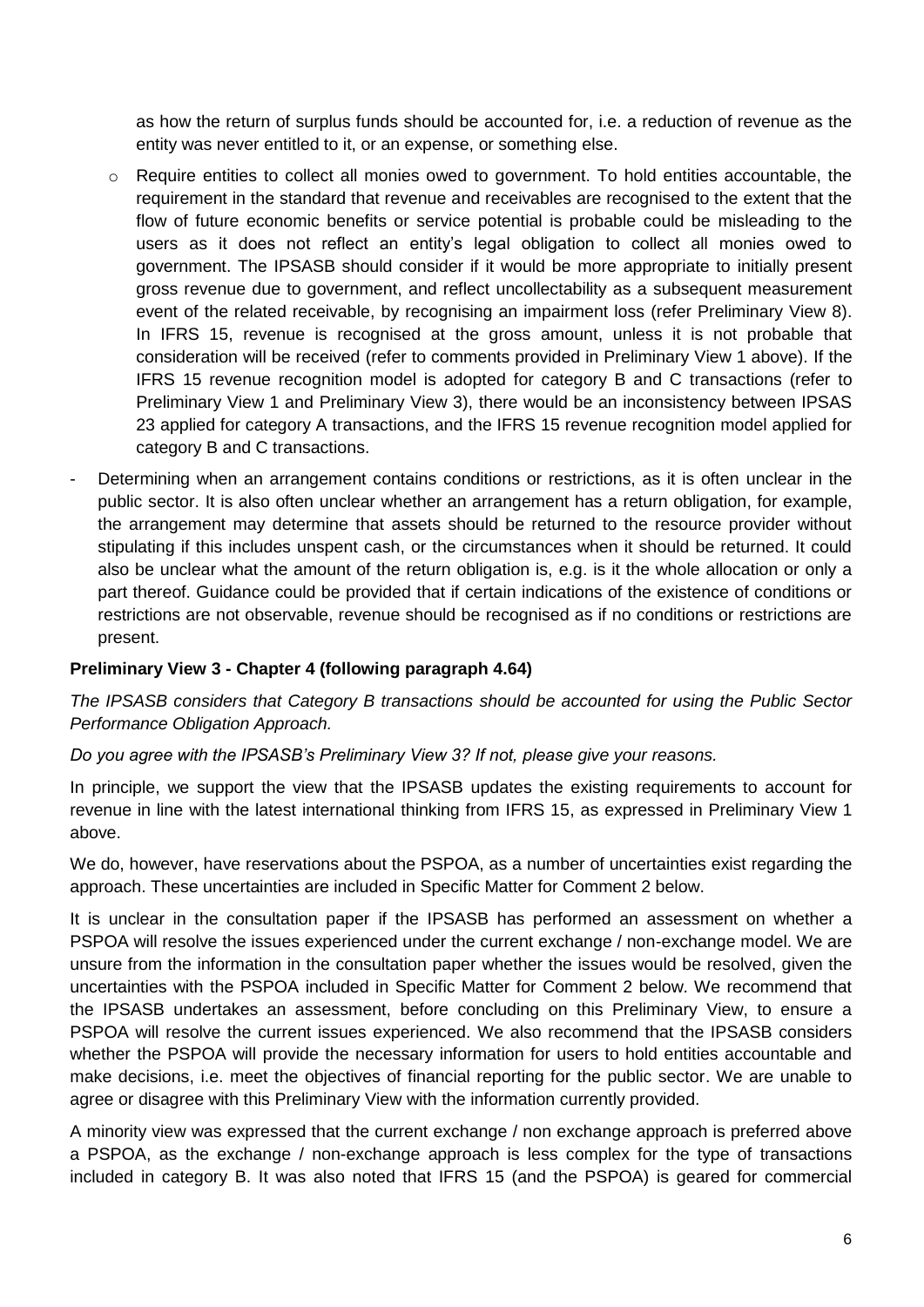transactions, which may not provide the correct accounting treatment for the public sector. For example, because performance obligations are often not clearly established in a public sector arrangement, entities may conclude that revenue can only be recognised when all obligations in an arrangement have been fulfilled, resulting in delayed revenue recognition that does not reflect how an entity has performed and earned revenue.

Please also refer to "Other Comment 1" in Annexure B for our views on the interaction of the various revenue recognition models.

### **Specific Matter for Comment 2 - Chapter 4 (following paragraph 4.64)**

*The IPSASB has proposed broadening the requirements in the IFRS 15 five-step approach to facilitate applying a performance obligation approach to Category B transactions for the public sector. These five steps are as follows:*

*Step 1 – Identify the binding arrangement (paragraphs 4.29 – 4.35);*

*Step 2 – Identify the performance obligation (paragraphs 4.36 – 4.46);*

*Step 3 – Determine the consideration (paragraphs 4.47 – 4.50);*

*Step 4 – Allocate the consideration (paragraphs 4.51 – 4.54); and*

*Step 5 – Recognise revenue (paragraphs 4.55 – 4.58).* 

*Do you agree with the proposals on how each of the IFRS 15 five-steps could be broadened?*

*If not, please explain your reasons.*

We mostly agree with how the IFRS 15 five-steps have been broadened for the public sector. We include further matters for the IPSASB"s consideration below.

#### Step 1

#### *Identifying a binding arrangement*

Identifying a binding arrangement could be difficult in the public sector as entities may incur rights and obligations similar to a contract through various mechanisms. A clear definition of a binding arrangement and extensive guidance on how it should be identified should be provided.

Clear guidance would need to be provided on determining which documents constitute a binding arrangement so as to identify performance obligations, as this will affect how, when, and how much revenue is recognised. For example, entities could annually be appropriated conditional grants in law, and receive an annual allocation letter from its line Ministry. The allocation letter could set out further conditions and restrictions on the use of the grant, which could be read as performance obligations. The allocation letter is not signed by the entity, nor does the entity have any say in the terms thereof. It is unclear if such letters should be considered a "binding arrangement".

#### *Enforceability of arrangement*

We suggest that the enforceability of the arrangement be further explained as it is unclear what should be considered to determine if an arrangement is enforceable. For example, the allocation letter from the line Ministry referred to in the previous paragraph is not signed by both parties, although the entity is expected to comply with its contents.

The phrase "reductions of future funding for the same program" as an enforceability mechanism (paragraph 4.32 of the consultation paper) is unclear and should be clarified. There could be a number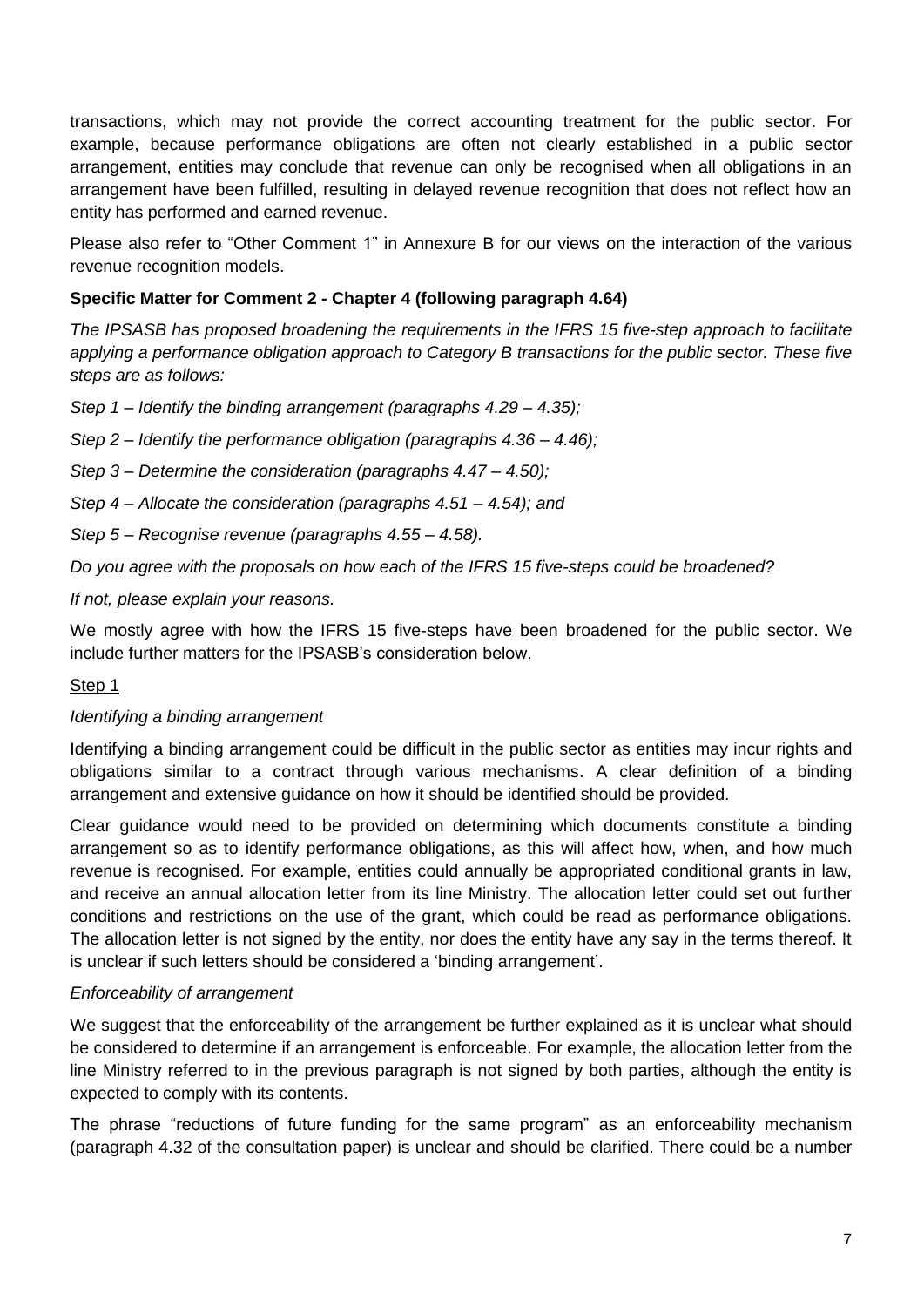of reasons why there is a reduction in future funding of a program that are not linked to the enforceability of a binding arrangement, for example, government-wide budget cuts.

### *Parties to the arrangement*

We agree with how the parties to the arrangement have been clarified. It may be necessary to clarify how the guidance should be applied to principal-agent arrangements.

## Step 2

A clear definition of a performance obligation in the public sector should be provided.

Identifying performance obligations in a binding arrangement could be difficult, especially where more than one performance obligation exists in a binding arrangement. The private sector is establishing principles for certain industries. We are of the view that it would be useful to see if guidance developed in the private sector on identifying performance obligations can be applied by the public sector.

### Step 3

Identifying the consideration could be problematic where the agreement is not for a specified amount, but includes variable consideration. The private sector has recognised that variable consideration is both a significant change from the previous model (where consideration was fixed and determinable), and a challenge in the implementation of IFRS 15. This step can be complex as it requires estimation and management judgement.

For example, construction contracts often include penalties or bonuses for late or early finalisation of a project. Industries could also have established practices to give discounts, which should be considered to determine the variable consideration. In the public sector, discounts could even be determined in law or similar means.

Sufficient guidance would need to be provided on how the amount of variable consideration should be identified and calculated.

### Step 4

The cost of fulfilment would provide an appropriate basis on which to allocate the consideration. It could, however, be difficult to determine. This is because the cost of fulfilment often consists of various cost elements, some of which may need to be allocated among various activities, and would require management to make estimations. Public sector entities often do not have sophisticated systems to enable them to calculate the cost of fulfilment and may not have all the necessary information available. Sufficient guidance should be provided on what costs should be included and how they should be measured.

Guidance should also be provided on how to allocate consideration where a binding arrangement includes consideration for performance obligations as well as a transfer with no performance obligations. Allocating the consideration between the transfer (category A transaction) and performance obligations (category B or C transaction) could be problematic in the absence of guidance.

### Step 5

No specific comments have been noted.

# **Specific Matter for Comment 3 - Chapter 4 (following paragraph 4.64)**

*If the IPSASB were to implement Approach 1 and update IPSAS 23 for Category B transactions, which option do you favour for modifying IPSAS 23 for transactions with time requirements (but no other stipulations):*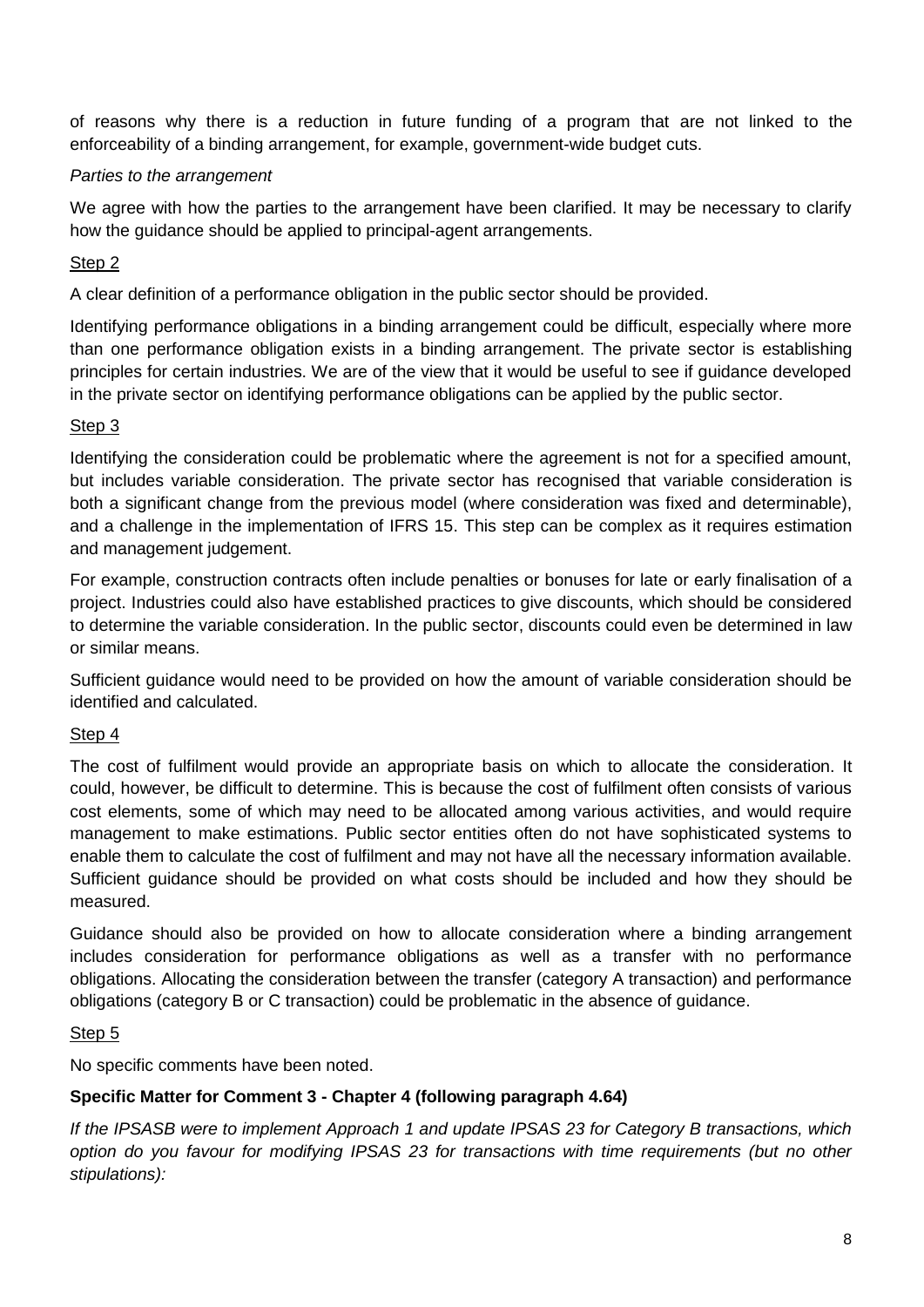- *(a) Option (b) – Require enhanced display/disclosure;*
- *(b) Option (c) – Classify time requirements as a condition;*
- *(c) Option (d) – Classify transfers with time requirements as other obligations; or*
- *(d) Option (e) – Recognise transfers with time requirements in net assets/equity and recycle through the statement of financial performance.*

#### *Please explain your reasons.*

We favour **option (b)** that will retain the existing revenue recognition requirements, but will require entities to include additional display or disclosure in the financial statements. This is because only conditions with return obligations have accounting consequences in terms of the *Conceptual Framework for General Purpose Financial Reporting by Public Sector Entities*. Without a return obligation, an entity can effectively use the resources in any accounting period and for any purpose. Option (b) could provide all the necessary information to the users, while being conceptually sound, and easy and cost effective to implement.

We are, however, of the view that the IPSASB should consider the following when introducing option (b):

- 1. The statement of financial performance is often presented with a significant number of line items, which can detract from a user's ability to understand the information. For the statement of financial performance to comply with the qualitative characteristics in the Conceptual Framework, we support disclosure in the notes, as proposed in paragraph 4.14(a) and illustrated in paragraph 4.16 of the consultation paper.
- 2. An entity may have received a large number of grants without conditions where additional disclosure would be required. The IPSASB should consider providing guidance on the level of aggregation at which information should be disclosed.
- 3. The consultation paper only considered that time requirements as a restriction should be further explained to the users. There could, however, be many other restrictions that an entity would also want to explain to the users through additional disclosure. For example, an entity that receives a grant with no return obligation and no time requirements, but a restriction that the money can only be used to supply services to a certain community. The entity would want to disclose the proportion of the revenue and related number of community members serviced in a year in relation to the total revenue and number of community members to be serviced with the grant, although all the revenue would have been recognised initially. We therefore suggest that entities should be allowed to apply judgement to decide for which restrictions additional information should be disclosed.

In general, we believe that consideration should be given to how users could be better educated about information in the financial statements. For example, when users see an entity has made a surplus in a year, it is assumed the entity is performing well and does not need additional funding. The contrary is true when an entity has made a deficit. A surplus or deficit could, however, be due to a number of factors that do not necessarily reflect an entity"s performance, and which are generally not well understood by users. We also acknowledge that accounting requirements will not solve uncertainties that exist where agreements are not clearly drafted. We believe providing information through well drafted accounting policies and disclosure in the notes would go some way in achieving better understanding, which the IPSASB could emphasize in the guidance provided.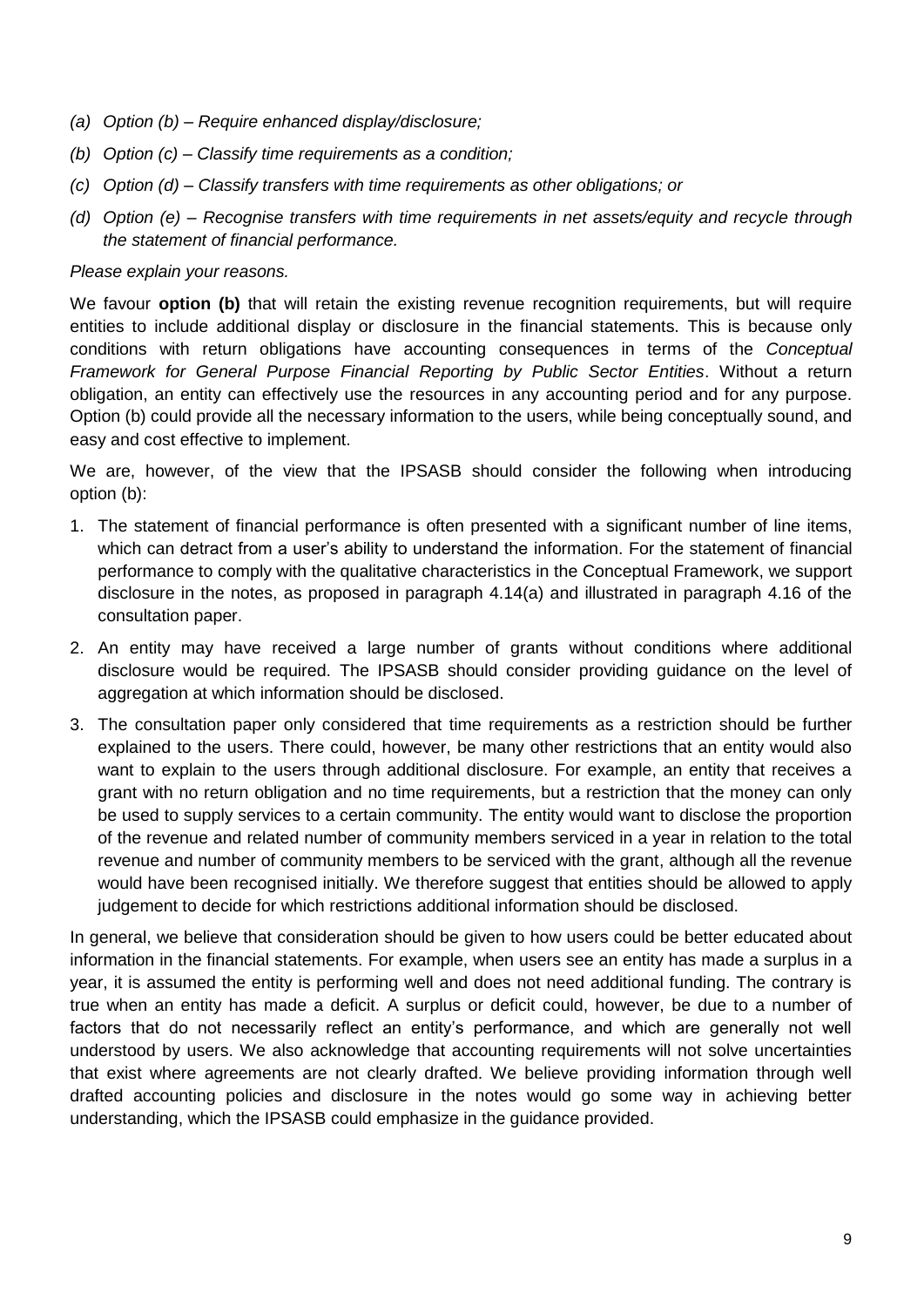We have received the following views relating to the other options:

### *Options (c) and (d)*

Stakeholders were generally uncomfortable with options (c) and (d) and questioned the conceptual correctness thereof and how well users would be able to understand the information presented. Option (d) may be particularly difficult for users to understand as it has not been used before.

### *Option (e)*

Stakeholders were generally not supportive of option (e), because it could result in inappropriate accounting practices that are similar to fund accounting, and it would be difficult for users to understand that a portion of revenue has been recognised in the statement of changes in net assets.

There was, however, a view that option (e) will be suitable as it removes volatility from the statement of financial performance and simplify the accounting treatment.

### **Specific Matters for Comment 4 - Chapter 4 (following paragraph 4.64)**

*Do you consider that the option that you have identified in SMC 3 should be used in combination with Approach 1 Option (a) – Provide additional guidance on making the exchange/non-exchange distinction?*

- *(a) Yes*
- *(b) No*

#### *Please explain your reasons.*

Yes, we agree that additional guidance on making the exchange / non-exchange distinction should be provided. Applying the definition of exchange transactions, particularly the phrases "directly giving" and "approximately equal value", is problematic in practice. Additional guidance, including practical examples, would be useful to make the distinction clear.

#### **Preliminary View 4 - Chapter 5 (following paragraph 5.5)**

*The IPSASB considers that accounting for capital grants should be explicitly addressed within IPSAS.* 

*Do you agree with the IPSASB's Preliminary View 4? If not please give your reasons.* 

Yes, we agree that there is currently a lack of guidance on how to account for capital grants and that the IPSASB should address this within IPSASs.

#### **Specific Matters for Comment 5 - Chapter 5 (following paragraph 5.5)**

*(a) Has the IPSASB identified the main issues with capital grants?*

*If you think that there are other issues with capital grants, please identify them.*

- *(b) Do you have any proposals for accounting for capital grants that the IPSASB should consider? Please explain your issues and proposals.*
- (a) Yes, the IPSASB has identified the main issues with capital grants. Capital grants is an area where uneven revenue recognition exists, because:
	- Conditions attached to capital grants are often strict and mean that revenue recognition is delayed. E.g. a condition that the grant must be repaid if the completed building does not meet a list of requirements. An approach that better aligns the intended use of the funds with how they were actually utilised would provide better information to the users.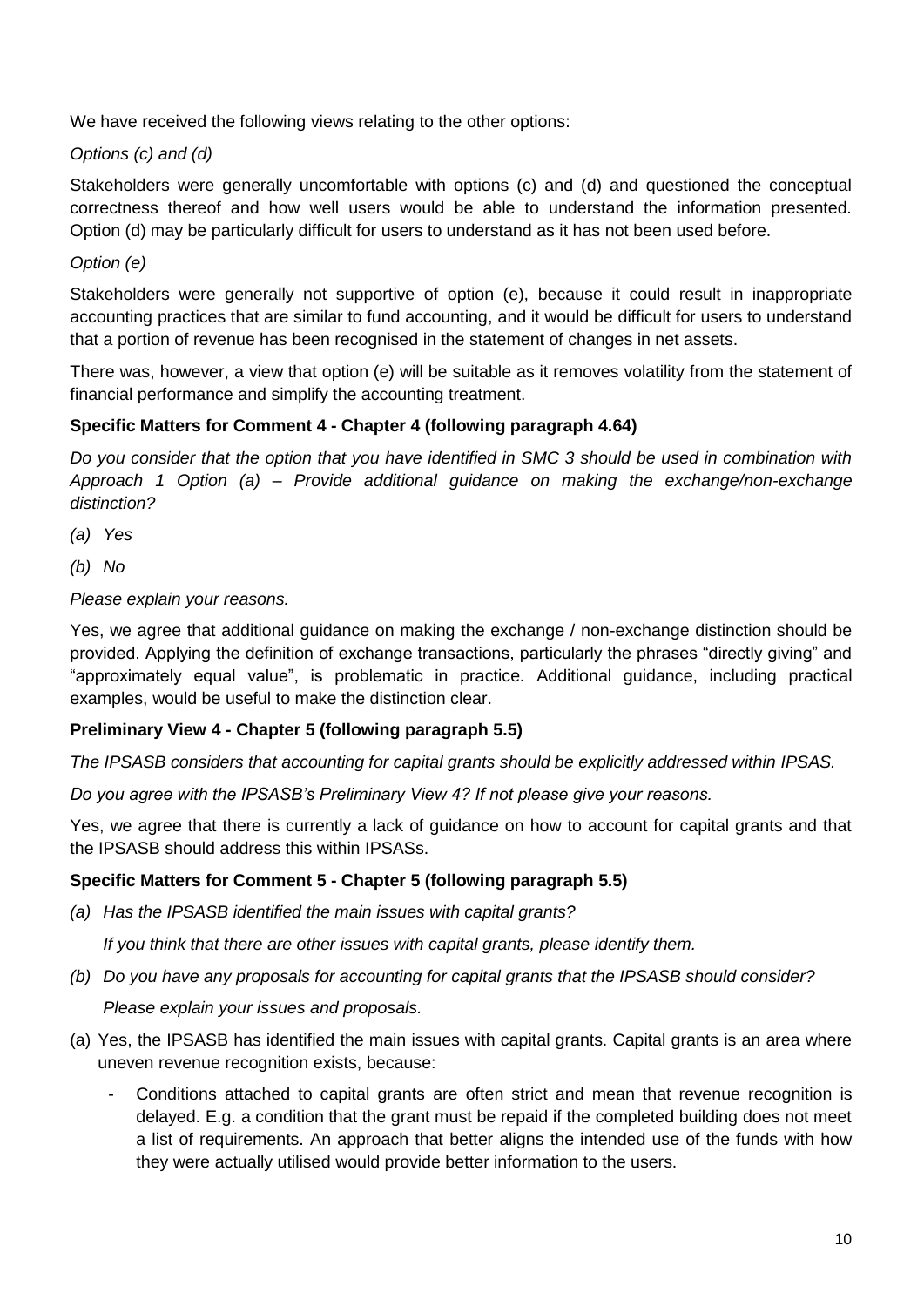- Conditions could be so lenient that an entity can recognise all revenue upfront before performing the work. E.g. the only condition could be that an entity buys a property on which to construct a building for which the grant is intended. Although some entities view the volatility in their statement of financial performance by recognising all the revenue upfront in one year as a problem, others could welcome it to hide other operating deficits in that particular year. This does not assist users to hold entities accountable. Information would be more useful if it allows a user to compare an entity"s capital work-in-progress to the revenue recognised from the grant in that year.
- Expenditure related to capital grants is capitalised and not recognised in the statement of financial performance, which may lead to a surplus in the year(s) that the revenue is recognised.

We furthermore suggest that the IPSASB considers including guidance on distinguishing capital grants that are specifically allocated for capital projects and often with conditions, from general transfers, which may also be used for capital expenditure at the entity"s discretion. Because the entity would not have discretion over the use of a specific capital grant with conditions, the appropriate accounting treatment may differ from general transfers where an entity can decide how to use them.

(b) As capital grants are intended for capital projects, IPSASB could consider a revenue recognition model similar to the model that will be applied to construction contracts.

### **Specific Matter for Comment 6 – Chapter 5 (following paragraph 5.9)**

*Do you consider that the IPSASB should:*

- *(a) Retain the existing requirements for services in-kind, which permit, but do not require recognition of services in-kind; or*
- *(b) Modify requirements to require services in-kind that meet the definition of an asset to be recognised in the financial statements provided that they can be measured in a way that achieves the qualitative characteristics and takes account of the constraints on information; or*
- *(c) An alternative approach.*

*Please explain your reasons. If you favour an alternative approach please identify that approach and explain it.* 

We prefer **option (b)** to modify the existing requirements to require services in-kind to be recognised under certain circumstances, because entities" financial statements could otherwise misrepresent the resources required to fulfil their mandates.

Difficulties with measuring services received in-kind exist, but only recognising those services in-kind that can be measured in a way that achieves the qualitative characteristics and takes account of the constraints on information, would result in useful information in the financial statements.

We suggest that the IPSASB considers the following:

Where services received in-kind do not meet the criteria to be recognised, it may be appropriate to require entities to disclose information about the nature and type of services received in-kind. For example, services received in-kind from international donors, such as humanitarian aid and disaster relief, could be very difficult to quantify given a number of factors that could play a role, including exchange rates and the timing of receipt of the services. It could, however, be significant and important to disclose information regarding the benefits received to users.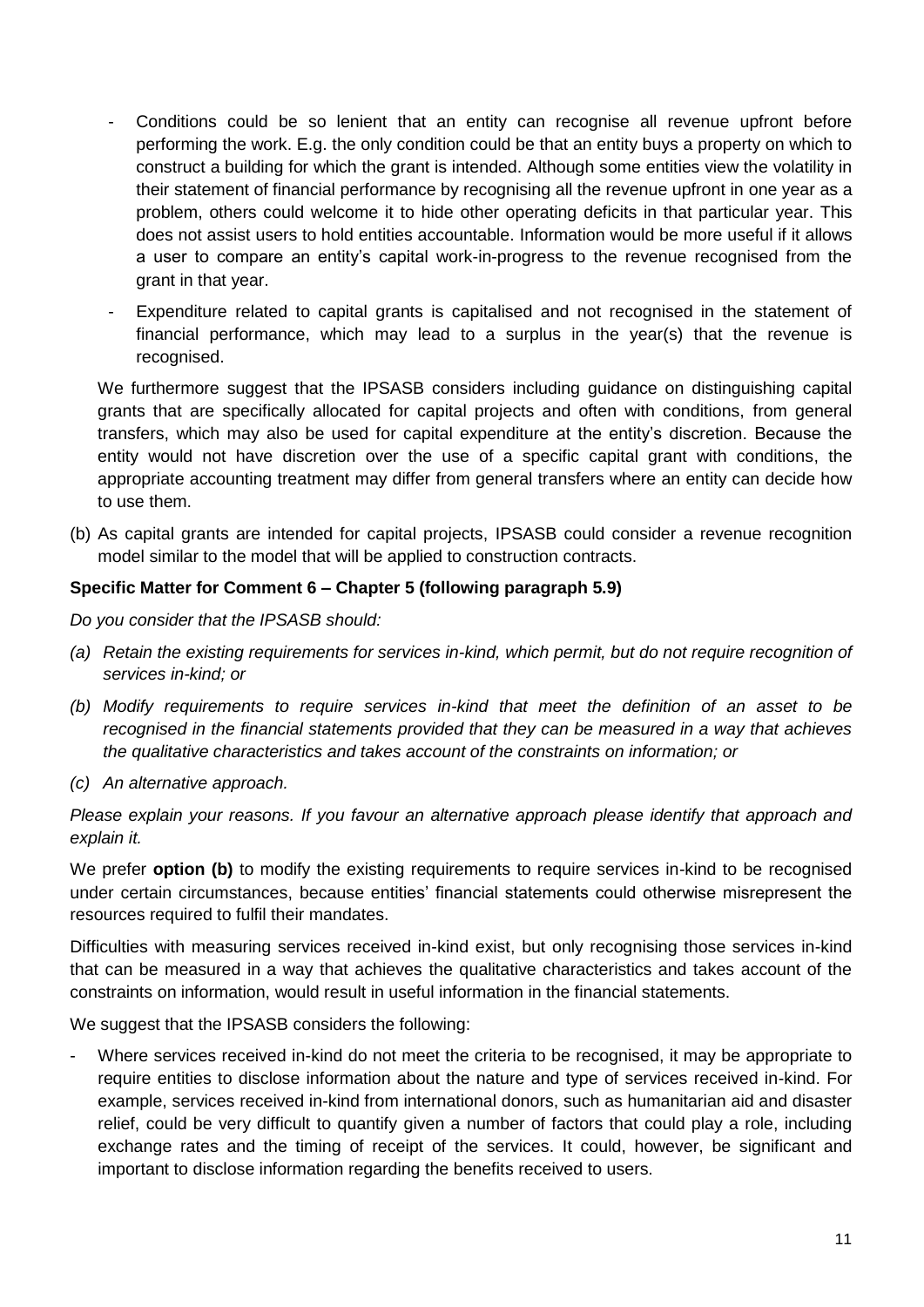- For comparability purposes and to provide sufficient information to users, it may be appropriate to also require disclosure of the nature or type of recognised services received in-kind.
- Based on the approach in (b), there may be certain types of services received in-kind that should be recognised but are not relevant to the entity and would not be of interest to users. The IPSASB could consider introducing further requirements for when to recognise services received in-kind, e.g. when they are significant to an entity"s operations or service delivery mandate and objectives.
- We are of the view that it is irrelevant whether an entity would have procured the services if it had not been received in-kind, because the entity has received the benefits. Overlaying an additional requirement, as discussed in the point above, would better reflect to users what resources the entity requires to deliver on its mandate.
- As with any other information in the financial statements, materiality should be considered.

### **Preliminary View 5 - Chapter 6 (following paragraph 6.37)**

*The IPSASB is of the view that non-exchange transactions related to universally accessible services and collective services impose no performance obligations on the resource recipient. These non*exchange transactions should therefore be accounted for under The Extended Obligating Event *Approach.* 

### *Do you agree with the IPSASB's Preliminary View 5? If not, please give your reasons.*

It is not clear what types of non-exchange expenses will be included in universally accessible services and collective services. For example, to provide street lighting, an entity procures infrastructure and electricity. Both these elements are exchange expenses that are recognised in terms of other IPSASs. Similarly, expenses to provide public education would be exchange transactions, such as teacher salaries, learning material, etc.

We are of the view that the IPSASB should re-consider the appropriateness of the guidance proposed in the consultation paper based on the following:

- 1. If the thinking is that these exchange elements of providing the services should be reclassified from various line-items in the financial statements to a non-exchange expense line-item:
	- These elements are recognised in terms of other IPSASs. There is no need for specific guidance on their recognition. Guidance may need to be provided on the classification.
	- IPSAS 1 *Presentation of Financial Statements* requires that expenses are analysed by nature or function. Re-classifying certain elements from current line items by nature or function to line items specifically for non-exchange expenses could impact compliance with this requirement.
	- It is unclear if entities will be required to separately present exchange and non-exchange expenses. If so, the same difficulties with classifying revenue, as discussed in the consultation paper, will exist for expenditure. One transaction could have elements of both exchange and non-exchange. For example, a public hospital could provide free services and paid services, depending on e.g. a patient"s financial status. This would require allocating all hospital expenses between paid and free services, e.g. allocating a doctor"s salary based on hours spent on patients who do not pay vs. those who pay, etc.
- 2. If the non-exchange expenses referred to as universally accessible services and collective services in the consultation paper are:
	- actual non-exchange expenses (we could not identify a specific example), we suggest the IPSASB considers if specific guidance is necessary to account for them.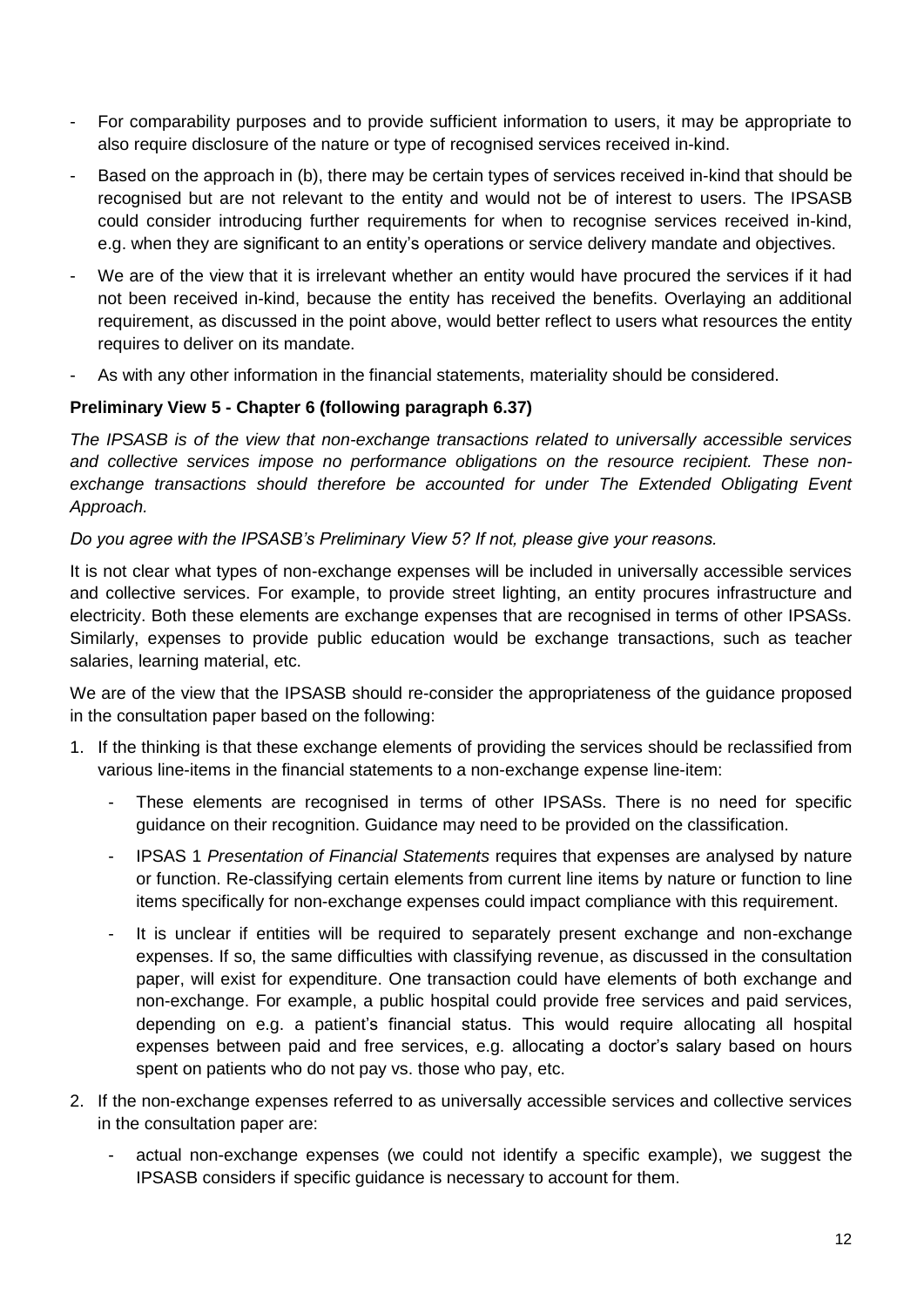- cash transfers to other entities to provide these services, or cash transfers to households, we are of the view that these transfers are in the category of expenses included in Preliminary View 7 below, "grants, contributions and other transfers".

As we are unclear about the types of transactions that the IPSASB proposes should be recognised with this approach, we cannot agree with the Preliminary View. We agree with the principles proposed for the approach, i.e. a liability should be recognised when the criteria in the Conceptual Framework are met, with the related expense; and an entity should recognise an asset if a condition with a return obligation exists, and once the condition is met it will be expensed.

Please refer to our view included in Preliminary View 7. This approach may be appropriate for the transactions included in Preliminary View 7, i.e. grants, contributions and other transfers, although we are unsure about the scope of those transactions.

### **Preliminary View 6 - Chapter 6 (following paragraph 6.39)**

*The IPSASB is of the view that, because there is no obligating event related to non-exchange transactions for universally accessible services and collective services, resources applied for these types of non-exchange transactions should be expensed as services are delivered.*

*Do you agree with the IPSASB's Preliminary View 6? If not, please give your reasons.*

Yes, we agree with the Preliminary View. Liabilities should be recognised when the definition is met. If there is no obligating event, no liability should be recognised and resources should be expensed as services are delivered.

### **Preliminary View 7 - Chapter 6 (following paragraph 6.42)**

*The IPSASB is of the view that where grants, contributions and other transfers contain either performance obligations or stipulations they should be accounted for using the PSPOA which is the counterpart to the IPSASB'S preferred approach for revenue.*

*Do you agree with the IPSASB's Preliminary View 7? If not, please give your reasons.*

We are of the view that the PSPOA for non-exchange expenses would not necessarily be appropriate. for the following reasons:

- Please refer to "Other Comment 2" in Annexure B for our comments on the types of non-exchange expenses identified. It is unclear what type of transactions will be included in this Preliminary View.
- Please refer to Specific Matter for Comment 2 where some uncertainties regarding the PSPOA for revenue transactions were expressed. The same uncertainties would exist for non-exchange expense transactions.
- Although a good starting point, mirroring the transactions for resource provider and resource recipient is not necessarily the best information for a user and should not be the only consideration.

For example, when Entity A transfers funds to Entity B for Entity B to deliver goods or services to third parties, and the arrangement is not a principal-agent arrangement, Entity A has funded Entity B. Entity B will recognise exchange expenses in accordance with existing IPSASs to provide the goods or services to third parties as they are incurred, and will recognise the related revenue (transfer from Entity A) in a manner to be determined from this project. Entity A will recognise a non-exchange transfer payment to Entity B, which does not need to reflect when Entity B incurs the exchange expenses to deliver the goods or services. If, however, Entity A procured goods or services from Entity B to deliver to third parties, the nature of what Entity A has procured is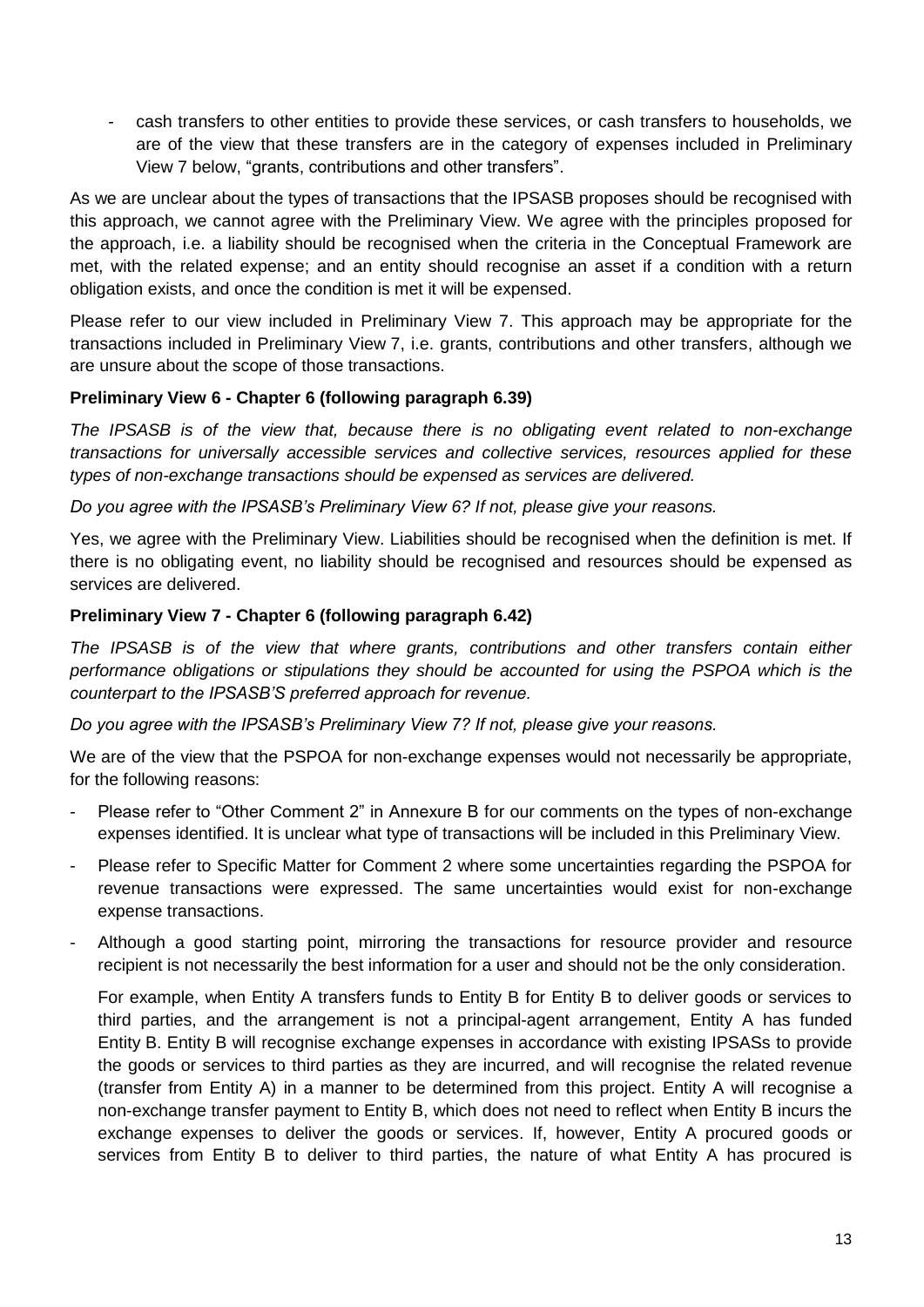exchange goods or services. This will be recognised in accordance with existing IPSASs by Entity A.

- Guidance for exchange expenses is mostly provided through IPSASs dealing with the statement of financial position. The statement of financial performance is the result of these transactions. It is unclear in which format the IPSASB proposes to provide this guidance, but we suggest that the same approach be followed for non-exchange expenses.

We therefore believe it would be more appropriate to apply the Extended Obligating Event Approach to the transactions included in Preliminary View 7, and not a PSPOA.

A minority view was, however, expressed that a PSPOA for the transactions included in Preliminary View 7 could positively assist to hold entities accountable for grants and other funds they are transferring and could curb fiscal dumping where an entity has not performed in a year.

### **Preliminary View 8 - Chapter 7 (following paragraph 7.18)**

*The Board considers that at initial recognition, non-contractual receivables should be measured at face value (legislated amount) of the transaction(s) with any amount expected to be uncollectible identified as an impairment.*

*Do you agree with the IPSASB's Preliminary View 8? If not, please give your reasons.*

It is unclear what is meant by "… with any amount expected to be uncollectible identified…" in the consultation paper. It could mean one of three things:

- (a) the gross amount of revenue is initially recognised, with the receivable being recognised at the gross amount less impairment, and a day 1 impairment loss recognised in the statement of financial performance,
- (b) revenue and the related receivable are recognised at the amount net of impairment, or
- (c) revenue and the related receivable are recognised at the gross amount. Any initial impairment is identified, but not recognised. Impairment is re-assessed at year-end and recognised against the receivable and an expense in the statement of financial performance.

It is furthermore unclear if entities should consider uncollectability based on the incurred loss model, or the expected credit loss model (proposed in the IPSASB"s Exposure Draft on *Financial Instruments*).

IFRS 15 includes a practical expedient that financial assets that will be collected in less than 12 months need not be discounted. The IPSASB should consider if this practical expedient would also be useful for non-contractual receivables, since they are likely short-term in nature.

We are of the view that revenue (refer Specific Matter for Comment 1) and the related receivable should be recognised at the gross value initially and that uncollectability should be considered as a subsequent measurement event at year-end, i.e. interpretation (c) above.

### **Preliminary View 9 - Chapter 7 (following paragraph 7.34)**

*The IPSASB considers that subsequent measurement of non-contractual receivables should use the fair value approach.*

*Do you agree with the IPSASB's Preliminary View 9? If not, please give your reasons.*

We do not agree that non-contractual receivables should subsequently be measured at fair value, for the following reasons:

Receivables from contractual arrangements are not measured at fair value, but are measured at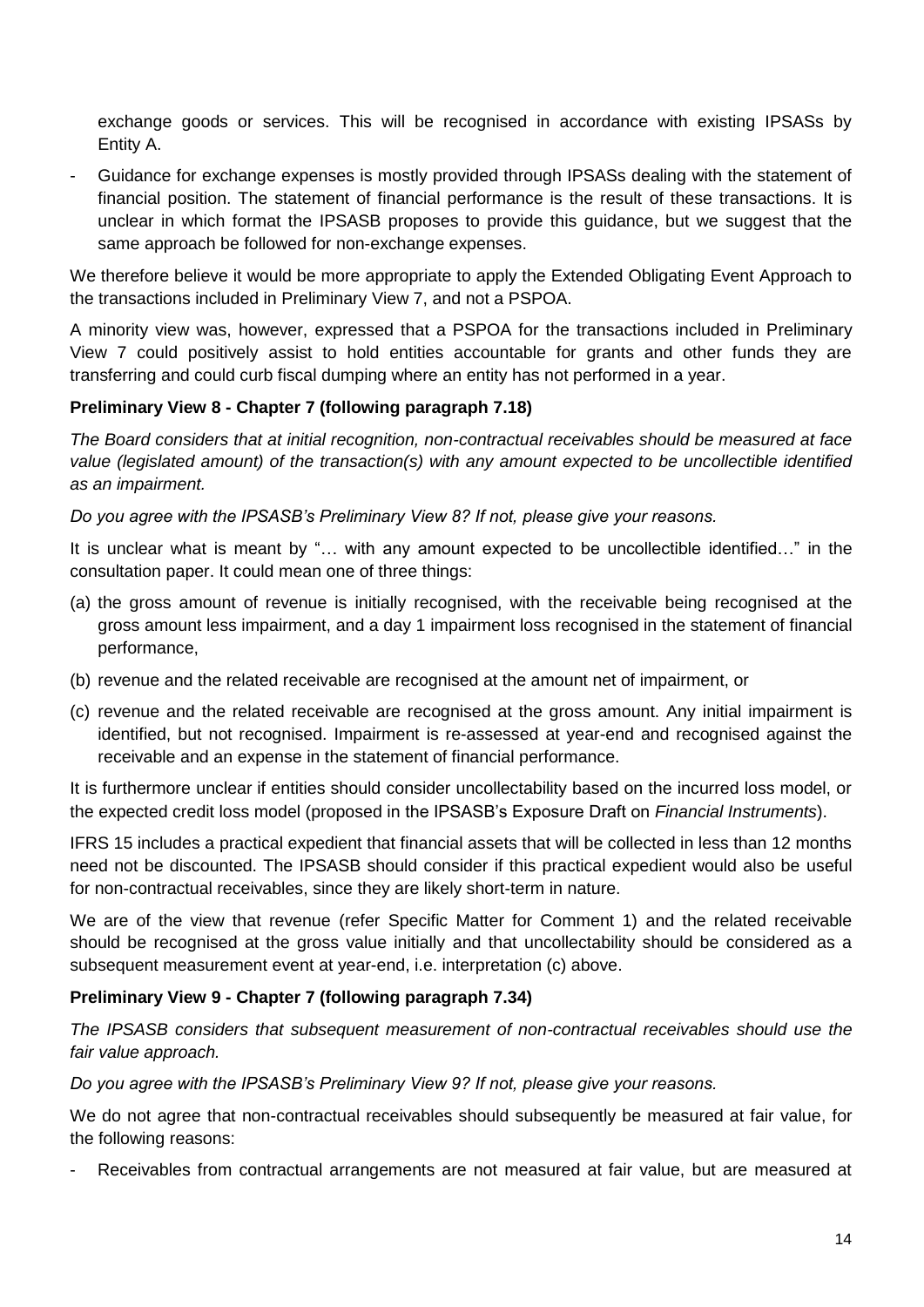amortised cost, as proposed in the IPSASB Exposure Draft on *Financial Instruments.* Contractual and non-contractual receivables are similar in nature and the conceptual reason for treating noncontractual receivables differently is unclear.

- Determining a market interest rate would be difficult and entities would not have all the required information, such as market information and the counter party's credit risk. We do not think using a government bond rate would be an appropriate alternative as the government bond market could differ significantly from the market for a non-contractual receivable (which often does not exist) and does not take the risks of the transaction into consideration.
- It would be difficult for a user to understand the movement from the initial measurement model suited for the receivable (refer Preliminary View 8), to a subsequent measurement model that is fair value, because fair value reflects what an instrument is worth in a market and these instruments generally do not have a market. A user would need information about the reasons for the underlying changes in fair value, e.g. changes due to market risk, credit risk, etc.

We are of the view that these receivables should subsequently be measured at amortised cost, because similar financial instruments are measured at amortised cost and these instruments are not substantially different. We are also of the view that these types of receivables would generally be settled within a relatively short period of time.

As an alternative, if determining amortised cost proves too unreliable and difficult for these types of receivables, we are of the view that they could be measured at cost.

### **Specific Matter for Comment 7 – Chapter 7 (following paragraph 7.46)**

*For subsequent measurement of non-contractual payables do you support:*

- *(a) Cost of Fulfilment Approach;*
- *(b) Amortised Cost Approach;*
- *(c) Hybrid Approach; or*
- *(d) IPSAS 19 requirements?*

*Please explain your reasons.*

We prefer **option (a)**. We are of the view that the cost of fulfilment approach would provide the most useful information to the users regarding the value of an entity"s non-contractual payables, because it will present the best estimate of the amount required to settle the obligation, and would take time value for money into consideration, if material.

The cost of fulfilment is furthermore likely what entities have been applying in the absence of specific guidance.

Alternatively, measuring non-contractual payables at amortised cost would be in line with the financial instruments they resemble, and because these payables are generally short-term in nature, the effect of discounting may often be negligible.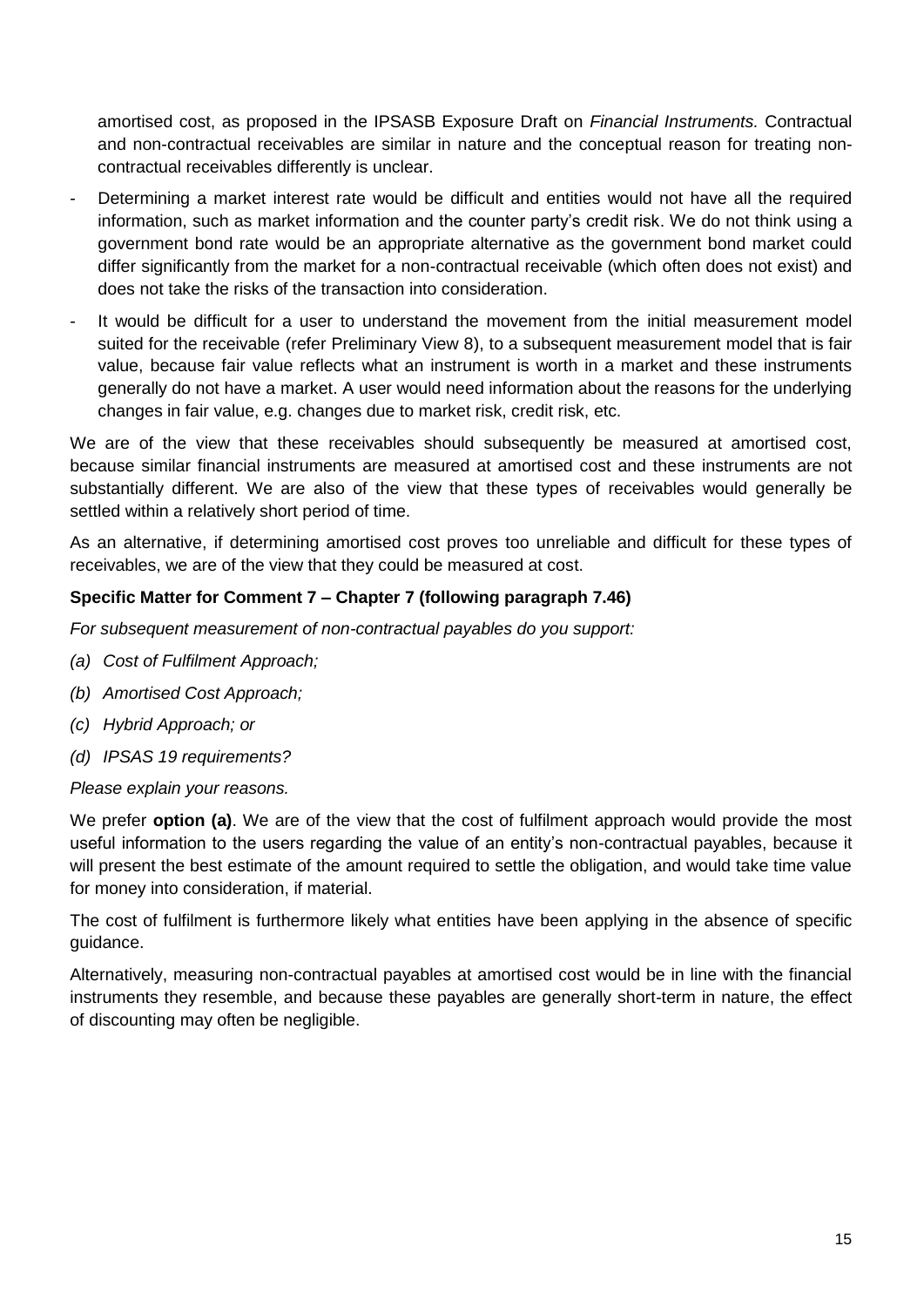## **ANNEXURE B – OTHER COMMENTS**

#### **1. Revenue recognition models**

#### *Category B and C transactions*

It is unclear in the consultation paper how the IPSASB plans to implement the Preliminary View 1, read together with Preliminary View 3. From the IPSASB work programme discussed at the December 2017 meeting, it appears as if two separate standards will be developed: one standard that contains an IFRS 15 five-step revenue recognition model for commercial transactions; and another standard with a similar model modified for the public sector and transactions that do not have all the characteristics of IFRS 15 transactions (the PSPOA).

We are of the view that (a) only one model should be developed for all Category B and C transactions if it is feasible to proceed with the PSPOA, and (b) this should be addressed in one standard. This is because:

- One standard can easily explain the five-step model in IFRS 15, with additional guidance on each of the five steps where not all of the characteristics of an IFRS 15 transaction exist (the guidance currently included for the PSPOA).
- Applying the PSPOA to "commercial transactions" in the public sector would likely render the same answer as applying the pure IFRS 15 model. It is also likely that there are not many transactions in the public sector that meet all the characteristics of an IFRS 15 transaction. There is therefore no need for two separate models or two separate standards.
- A number of complexities exist with the IFRS 15 model in each of the steps. Extensive guidance on the application of the model would need to be provided twice if two separate standards are developed.
- There would be significant duplication of content if two separate standards are developed.
- It would be difficult to establish within which standard a transaction falls as the distinguishing factors between the purely commercial public sector transactions and those that do not have all the characteristics of IFRS 15 transactions have not been established and would likely be a "grey area".
- There is a general lack of resources, such as skills and financial means, available in the public sector. The model should be as easily understandable and implementable as possible. Having two standards with a similar model; or even two similar models in one standard, would unnecessarily complicate the accounting treatment and detract from the usability of the standards.

It is also unclear from the consultation paper where an entity should start to categorise transactions. E.g. is it a cascading model where an entity first assesses a transaction against IFRS 15? If it does not meet all the characteristics, does an entity apply the PSPOA? If a step in the PSPOA cannot be applied, because the transaction does not have the characteristics required, is the transaction in category A?

#### *Classification of revenue transactions as Exchange / Non-exchange vs. Performance Obligations*

It is unclear from Preliminary View 1, Specific Matter for Comment 1, Preliminary View 2 and Preliminary View 3 how the IPSASB envisages the various models will work together.

If Preliminary View 2 is retained and IPSAS 23 is updated for Category A transactions, does it mean that the current exchange / non-exchange model partially remains (as it is the basis for IPSAS 23), and this is then applied together with a model based on performance obligations for Category B and C transactions (as outlined in Preliminary View 1 and Preliminary View 3)?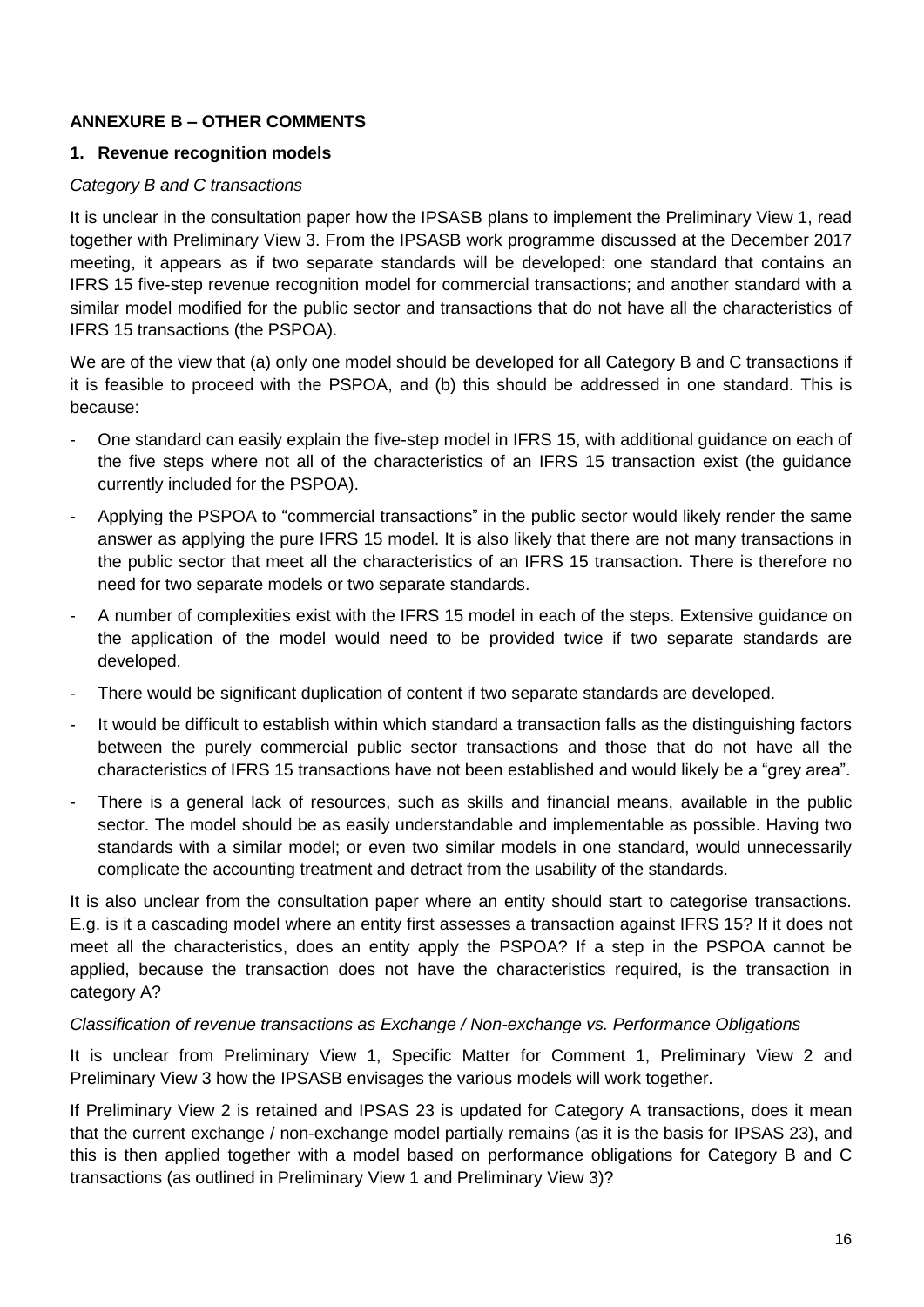We foresee that this will cause a number of difficulties, particularly with determining in which category transactions fall. Although the categories have briefly been described in the consultation paper, there could be a number of transactions that currently do not clearly fall in a specific category, while some may fall in more than one category. For example, licenses and permits:

- They could be seen as being provided on commercial terms, especially when predominantly provided to the private sector.
- They are often provided with conditions and other stipulations on the license holder and there could also be performance obligations for the issuer of the license.
- There is an argument that it could be a tax as the license holder does not have a choice in procuring it.
- There could be various ways to recognise the revenue, e.g. immediately, or over the period of use or right granted, which would be determined by the classification of the item.

We are therefore of the view that the IPSASB should decide to use either the exchange / non-exchange model, or a model based on performance obligations, and use it consistently across all categories of revenue. The categories should also be clearly described, with extensive principle-based guidance on how to classify transactions. Otherwise the same difficulties expressed with classifying transactions as either exchange / non-exchange, will remain with determining whether an entity has performance obligations or not.

The IPSASB should also consider how a performance obligation approach for categories B and C transactions would interact with the Government Finance Statistics (GFS). The GFS requires information about which transactions are exchange and non-exchange. It is unclear how this GFS need will be met if an exchange / non-exchange model is replaced with a model based on performance obligations. It may result in entities being required to have information for both models available. This has not been considered in the consultation paper.

#### **2. Types of non-exchange expenses**

We are of the view that the consultation paper does not address all types of non-exchange expenses that were not excluded from the scope of the consultation paper.

The consultation paper includes in its scope (par. 6.2):

- (a) Collective services
- (b) Universally accessible services; and
- (c) Grants, contributions, and other transfers (including services in-kind)

It is unclear in which category non-exchange expenses such as taxes (other than income taxes), fines and penalties payable will fall and what the IPSASB"s views are on recognising them. There are also other types of non-exchange expenses not currently dealt with in the consultation paper, such as debt forgiveness.

The IPSASB"s Preliminary View 5 is that (a) and (b) should be recognised using the Extended Obligating Event Approach. Preliminary View 6 is that (c) should be recognised using the PSPOA. It is also unclear how (c) transactions should be recognised where the PSPOA cannot be applied, because the transaction does not have the characteristics required in the model.

We are of the view that the IPSASB should first consider if guidance is necessary for non-exchange expenses, and if so, to what extent. Guidance already exists in the conceptual framework and the